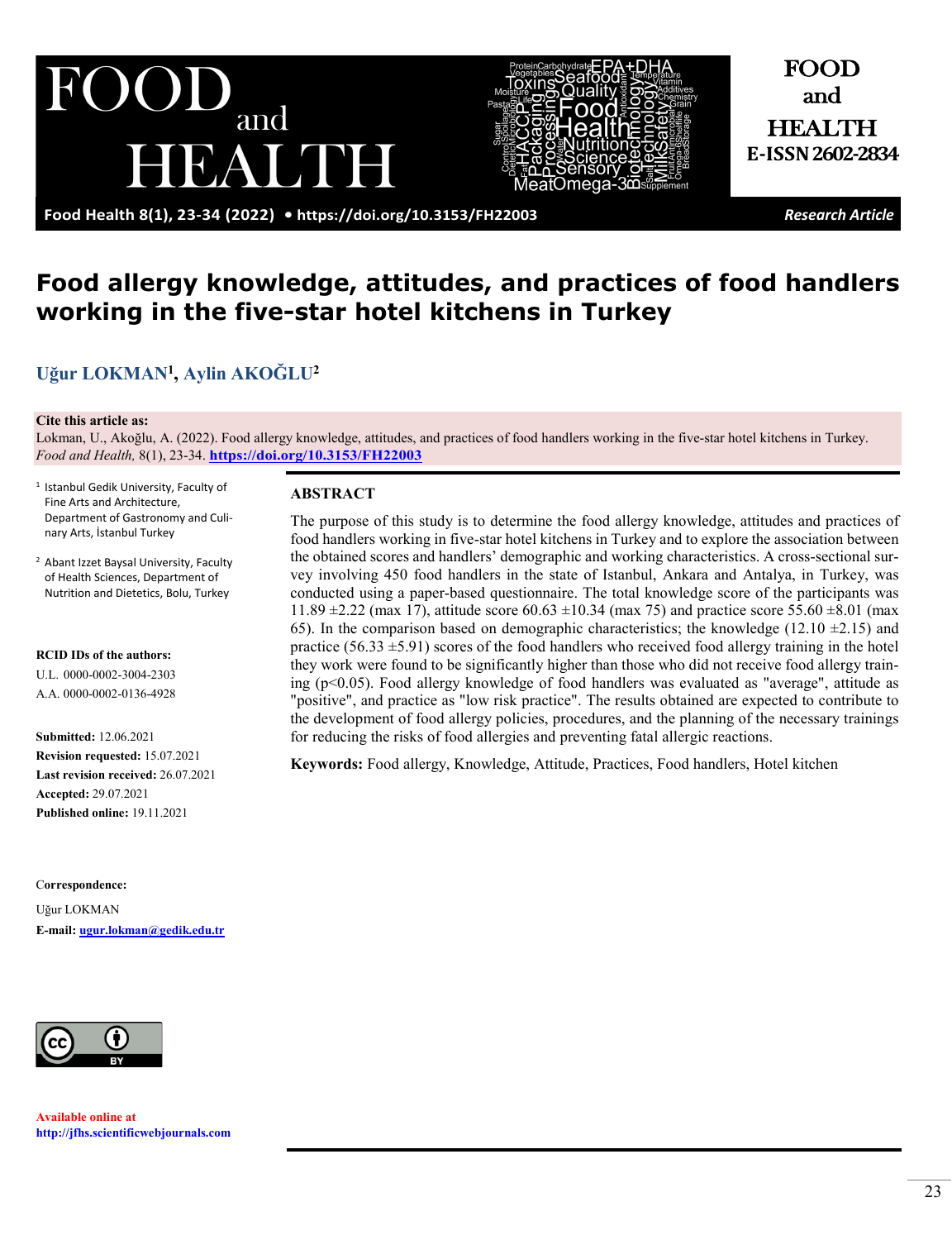### **Introduction**

Allergy has become one of the major problems in Western societies in the 20th century. There are estimated 220-250 million people worldwide affected by allergic diseases. Food allergy accounts for a significant part of allergic diseases (Olivier, 2013). It has been increasing in prevalence in the last 2 to 3 decades (Seth et al., 2020). Changes in the environment, lifestyle, and dietary habits (Sicherer, 2011) may have resulted in the increase of food allergies. Sicherer and Sampson (2014) stated that food allergy cases are mostly encountered in the United States. It is estimated that approximately 15 million people in the USA, 5.9 million of which are children, have food allergies (FARE, 2020). It is reported that one in every 17 children in England and 10 children in Australia has food allergy; while one out of every 17 children in Turkey have food allergy, although this varies according to region (Güler, 2019). In Turkey, as in the world, the prevalence of food allergies increases gradually (Sapan et al., 2013).

Food allergy is an excessive (abnormal-adverse) reaction initiated by the immune system to a particular food (Boyce, 2012). It has been reported that the only way to prevent reactions in case of food allergy is to remove the food that evokes the allergy from the diet (Stjerna et al., 2014). In an individual with food allergy, an allergic reaction occurs a few minutes or hours after exposure to the allergen food. While some symptoms of food allergic reactions are mild (i.e., rashes, itching, and swelling), the severe reaction known as anaphylactic shock could be lethal (National Institute of Allergy and Infectious Disease, 2019). It is estimated that every year, food allergies are responsible for roughly 30,000 medical emergencies and 150-200 deaths in the U.S. (Sampson, 2004). In addition to their life-threatening nature, allergic reactions also cause psychological problems such as increased anxiety, demoralization, limited socialization, and decreased quality of life (Gaspar-Marques et al., 2014).

Eating out is dangerous for an individual with food allergy. Providing allergen-free food to customers with food allergies is difficult as eating out habits and the prevalence of food allergies are increasing (Kwon and Lee, 2012). There are a range of factors that could potentially lead to food allergic reactions, including cross-contact, miscommunication between wait staff and cooks, ingredients not listed by restaurants on menus, and contact with food residuals. In addition, incomplete food labels and hidden allergens in mixed dishes can also lead to allergic reactions to food (Lee and Barker, 2016). Taking these factors into consideration, it is evident that food handlers play a key role in preventing food allergies (Shafie and Azman, 2015). A food handler is a person who is directly involved in preparing food, in contact with food or food contact surfaces and/or handles packaged or unpackaged food or appliances in any food premise. Food handlers in hotel consist of cooks. It is essential that these individuals should possess sufficient knowledge, attitude and practice level about food allergy and should realize the due importance of the issue very well. The best practice to achieve this is to provide food allergy training in parallel with food safety training to relevant food handlers. However, previous research has shown that many food handlers receive no or very little food allergy training (Ahuja and Sicherer, 2007; Lee and Barker, 2016; Lee and Sozen, 2016; Mandabach et al., 2005; Wen and Kwon, 2017).

Hotels, being an important branch of the tourism sector, provide catering for millions of people. Hence, food safety, hygiene, and sanitation are the most critical issues need to be considered by hotel management. If due attention is not paid for these issues during the preparation and service of the food, it might cause health threats for both staff and the customers (Baser et al., 2017). It is necessary to reveal the current situation and to identify the deficiencies in order to take corrective actions. Understanding these gaps will help plan and implement policies and training that will benefit both administrative staff and employees.

In parallel with the significant increase in fatal cases of allergic reactions, the issue of food allergy has attracted the attention of public health authorities, particularly regarding the practice among food handlers. The high knowledge, attitude, and practice of food handlers regarding food allergies have a very important effect in preventing possible reactions. For this purpose, many studies have been conducted to measure the food allergy knowledge, attitude and practice of restaurant employees (Ahuja and Sicherer, 2007; Bailey et al., 2014; Choi and Rajagopal, 2013; Common et al., 2013; Lee and Barker, 2016; Shafie and Azman, 2015; Sogut et al., 2015; Tatlı and Akoğlu, 2020; Wen and Kwon, 2017), however, no previous study has been found to measure the knowledge, attitude and practice of employees in hotels. The purpose of this study is to measure the food allergy knowledge, attitude and practice of the food handlers working in five-star hotels in Turkey. The findings to be reached are expected to help making suggestions on the subject and taking measures.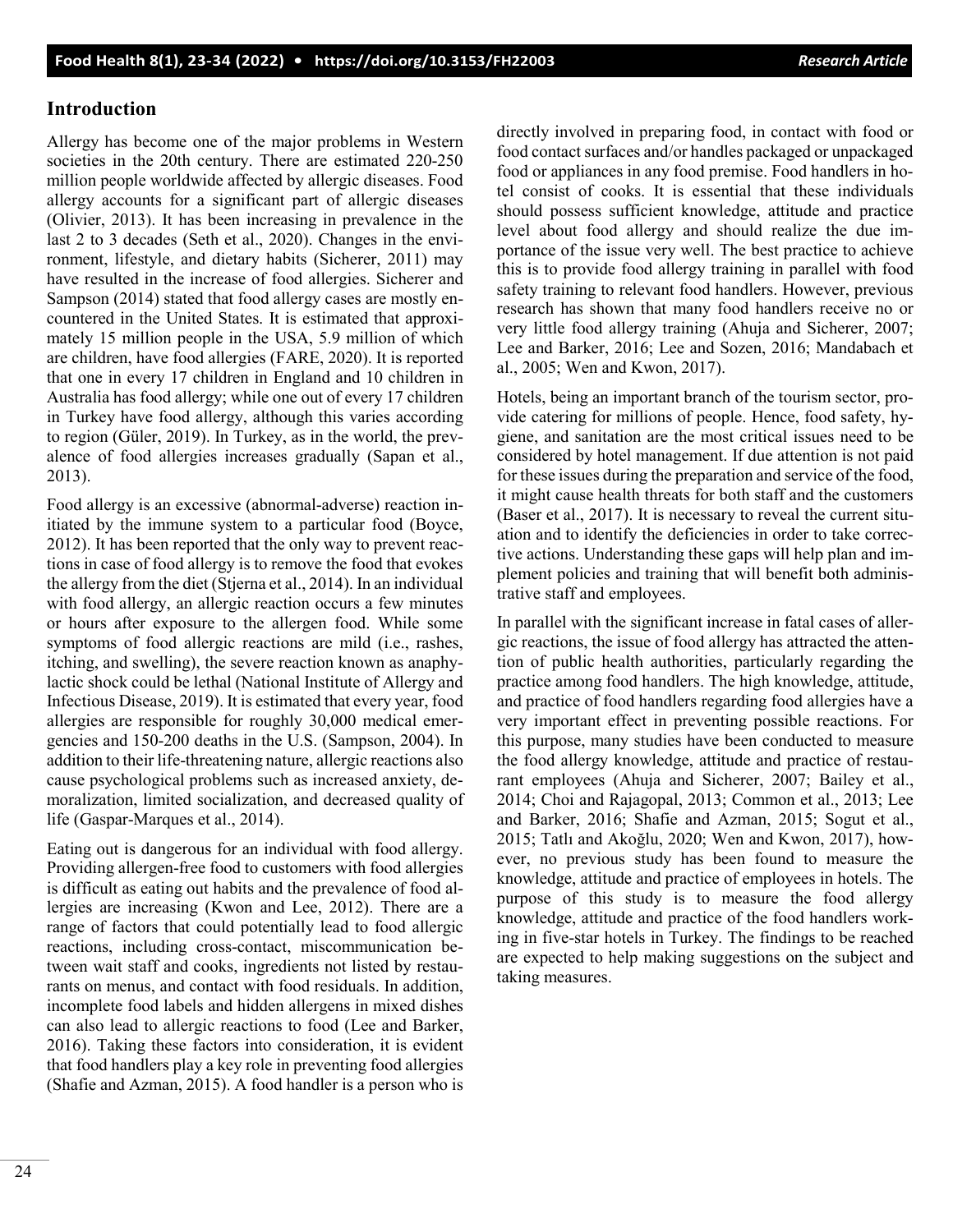# **Materials and Methods**

## *Research Design and Participants*

Since the tourism sector is a service sector and the hotel workers are busy in the summer season, this study was held between December and May 2018 which are off-peak period. A total of 540 questionnaires were collected; however, 450 eligible questionnaires were used for data analysis since 90 were excluded due to missing data. The sample consists of 450 food handlers working in five-star hotels located in three major cities of Istanbul, Ankara and Antalya which are among the three largest cities in Turkey and also have high tourism potential. For the research to reach 95% confidence level, the number of 384 that corresponds to 100.000-1.000.000 sample interval was taken as basis (Lorcu 2015), and our sample size was considered sufficient since it was larger than this value. Participants were selected by simple random sampling method. While individuals who were literate and worked as executive chef, assistant chef, section chef, chef, comi and steward staff were included in this study, individuals who did not wish to enroll in the research voluntarily, had less than six months of work experience, and could not speak and understand Turkish were not included. The participants were informed about the purpose and content of the study and the researchers obtained written consent forms from the participants. The Ethics Committee of Human Studies in Social Sciences of Abant Izzet Baysal University approved the study (no: 2018/21).

## *Questionnaire Design*

The questionnaire form was developed using related resources and some previous studies on the issue (Choi and Rajagopal, 2013; Shafie and Azman, 2015; Dupuis et al., 2016; Soon, 2019). The questionnaire constructed and divided into four sections. The first section of the questionnaire solicited demographic information from the participants. Second section consisted of 17 items to evaluate food allergy knowledge. The scores on the food allergy knowledge questions were recorded as "1" for a correct answer and "0" for an incorrect answer. As an appendix to this section, an extra part comprising 13 items to measure food handlers' knowledge of the most eight common food allergens were added. The third section contained 15 items that assessed food allergy attitudes using a 5-point Likert scale, ranging from one (1) "Strongly disagree" to five (5) "Strongly agree". The fourth section contained 13 items that assessed food allergy practice using a 5 point Likert scale (1 = Never, 2 = Rarely, 3 = Sometimes, 4  $=$  Usually,  $5 =$  Always). Accordingly, knowledge score was evaluated within a range of 0-17, attitude score 15-75, and practice score 13-65.

#### *Data Analysis*

The data obtained was analyzed using Statistical Package for Social Sciences (SPSS) version 20. Descriptive statistics including frequencies, percentage distributions, means, and standard deviations were used to evaluate demographic characteristics. Cronbach's coefficient of reliability was calculated and found as 0.64 (knowledge), 0.91 (attitude) and 0.81 (practice), and these values were determined to be sufficient in terms of reliability (Ural and Kılıç, 2013). Normality test was performed using the Kolmogorov-Smirnov test. Kruskal Wallis and Mann Whitney U test were used to examine significant differences in food allergy knowledge, attitudes, and practices on demographic characteristics. Games-Howell and Tamhane's T2 non-parametric post-hoc tests were conducted to determine within group differences. Spearman's correlation coefficient was used to test the association between knowledge, attitudes and practices scores of the participants. Findings with a p-value  $\leq 0.05$  were considered to be statistically significant.

The scoring scale applied in the study of Shafie and Azman (2015) was used to evaluate the mean score ranges of the knowledge, attitude, and practice. The score for each section was converted to a percentage by dividing the total score by the maximum score obtainable and the obtained values were assessed over three ranges. The first range, which was ˂25 was interpreted as poor knowledge/negative attitude/high risk practice, the second range, 25-75 as moderate knowledge/moderate attitude and moderate risk practice, and the third range, >75 was excellent knowledge/positive attitude and low risk practice.

## **Results and Discussion**

## *Sample Characteristic*

Demographic characteristics of participants were shown in Table 1. Percentage of male participants (71.8%) is higher than that of female (28.2%). Nearly half of participants (44%) are high school graduates. The majority of participants consist of section chefs (28.9%) and the chefs (38.7%). When examined with regards to age ranges, nearly half of participants (46.2%) range between 25-34 years of age. In terms of years of service in the profession; it was identified that 18.7% is in food business for 1-5 years, 36.4% for 6-10 years, 20.7% for 11-15 years, 14% for 16-20 years and 10.2% for 21 years and more. It was determined that 60.3% of participants received food allergy training at workplace. It was found that the majority of participants (77.3%) had not been exposed to food allergies.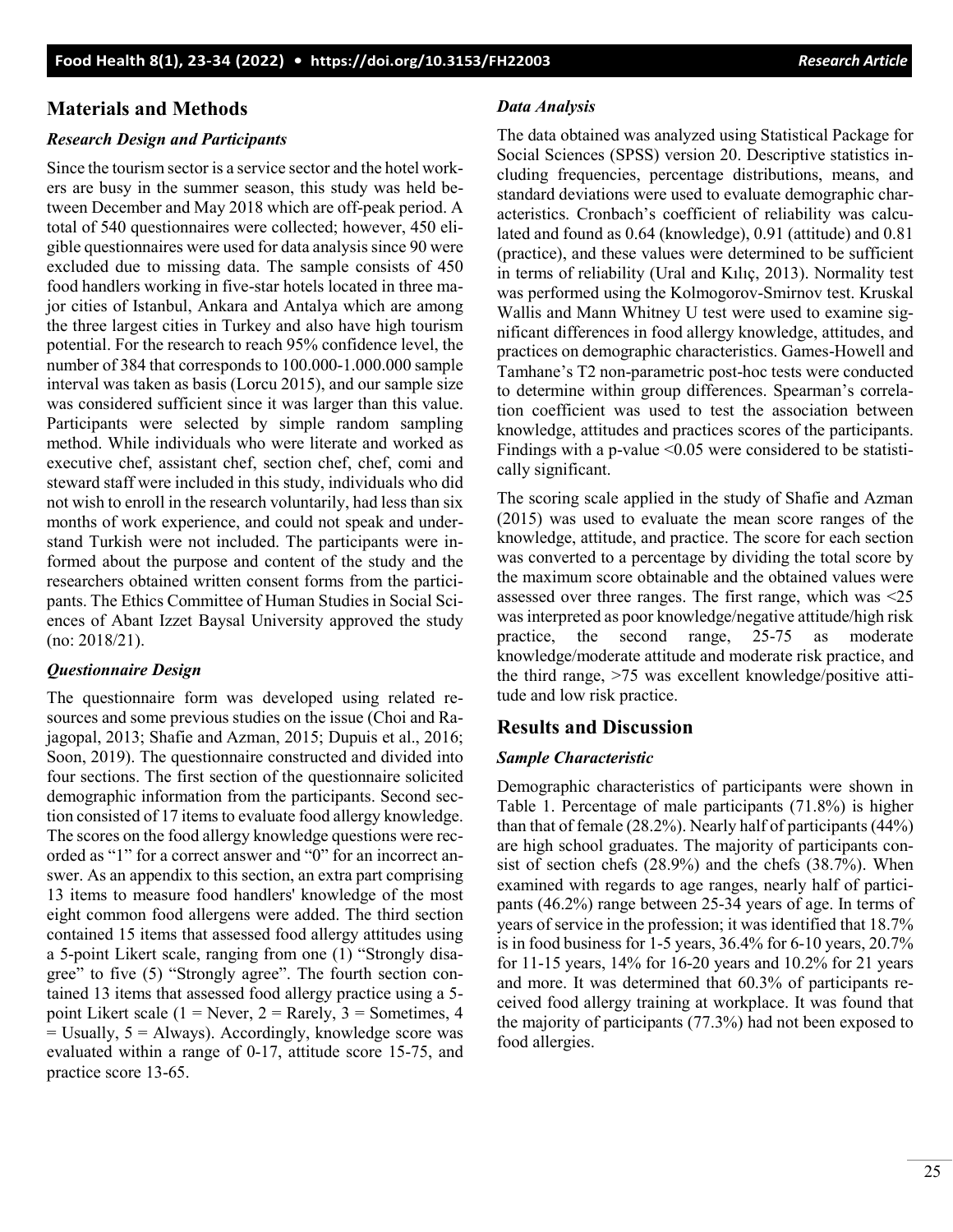**Variable Items Frequency % Cities** Antalya 200 44.4 Istanbul 150 33.3 Ankara 100 22.3 Gender Male 323 71.8<br>Gender Ferrela 323 71.8 Female 127 28.2 Age  $\leq$ 24 57 12.7 25-34 208 46.2 35-44 139 30.9 45 years and above 46 10.2 Education level Primary school 78 17.3 Secondary school 95 21.1 High school 198 44 Undergraduate/postgraduate 79 17.6 Position Executive Chef 19 4.2 Assistant Chef 25 5.6 Section Chef 130 28.9 Chef 174 38.7 Comi 89 19.7 Steward 13 2.9 Work experience 1-5 years 84 18.7 6-10 years 164 36.4 11-15 years 93 20.7 16-20 years 63 14  $\geq$  21 years 46 10.2 Have you received any training on food allergies?<br>
No S2.2 No 144 32.2 Have you received training on food allergies at workplace?  $\frac{Yes}{NQ}$  272 60.3 No 178 39.7 Have you been exposed to a food allergy?<br>  $\begin{array}{ccc}\n\text{Yes} & 102 & 22.7 \\
\text{No} & 348 & 77.3\n\end{array}$ No 348 77.3

**Table 1:** Demographic characteristics of participants (n= 450)

#### *Total Food Allergy Knowledge, Attitudes and Practices Score by Respondent Characteristic*

The total knowledge, attitude and practice scores of the food handlers and the differences among these scores according to demographic characteristics as shown in Table 2. As a result of the analysis, Cronbach  $\alpha$  coefficients were found as 0.64 (knowledge), 0.91 (attitude) and 0.81 (practice), and these values were determined to be sufficient in terms of reliability (Ural and Kılıç, 2013).

The mean knowledge score of participants was  $11.89 \pm 2.22$ (max 17), the attitude score  $60.63 \pm 10.34$  (max 75) and the practice score  $55.60 \pm 8.01$  (max 65). Expressing these results in percentage terms (Shafie and Azman, 2015); it was determined that the participants had moderate knowledge (70%), positive attitude (81%) and low risk practices (86%). It was found that the food allergy attitude scores of the participants significantly varied based on the cities where the business is located ( $p<0.05$ ). A significant difference was found between the food allergy knowledge and attitude scores with respect to the age range of the participants ( $p<0.05$ ). Food allergy knowledge  $(\bar{x}:11.12)$  and attitude  $(\bar{x}:56.23)$  scores of food handlers under the age of 24 were found to be significantly lower than those aged 25 and over. A significant difference was found among the food allergy knowledge scores of the participants based on their education level ( $p$ <0.05). It was determined that the knowledge scores of primary school graduates  $(\bar{x}:10.88)$  were significantly lower than those with secondary, high school, undergraduate and higher education  $(\bar{x}.11.42, 11.77, 12.26,$  respectively). There was a significant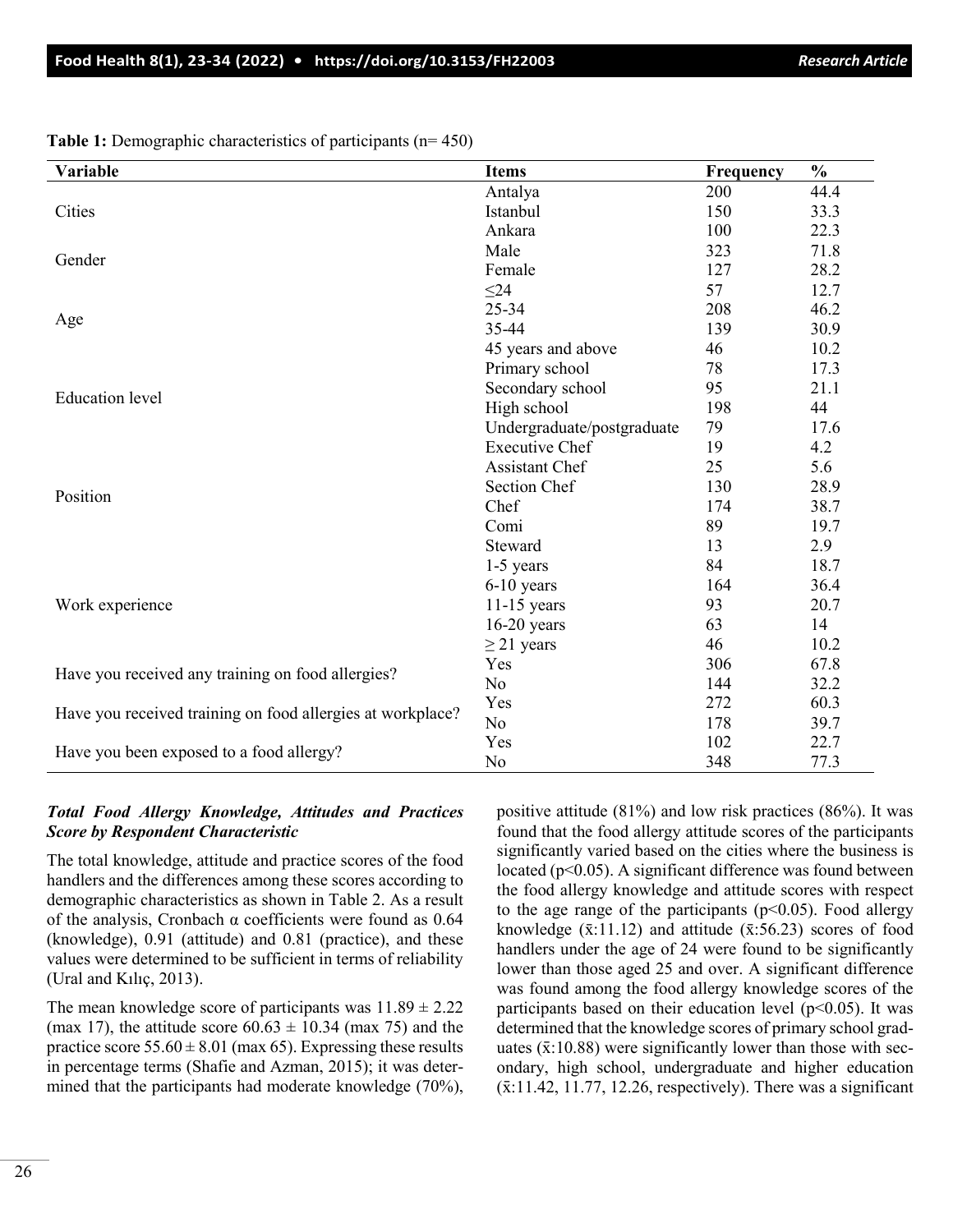difference among the food allergy attitude and practice scores of the participants with respect to their workplace positions ( $p$ <0.05). The food allergy attitude ( $\bar{x}$ :64.52) score of the executive chefs was found to be significantly higher. A significant difference was identified among the food allergy practice scores of the participants with respect to their work experience  $(p<0.05)$ . It was determined that the food allergy practice scores of the food handlers with  $16-20$  ( $\bar{x}$ :57.10) and 21 years or more  $(\bar{x}$ :57.17) work experience were significantly higher than those with 15 years or less. A significant difference was determined among the food allergy knowledge and practice scores of the participants with respect to whether they received any food allergy training at workplace ( $p<0.05$ ). Food allergy knowledge ( $\bar{x}$ :12.10) and practice  $(\bar{x}$ :56.33) scores of food handlers who received food allergy training at workplace were found to be significantly higher than those with no training  $(\bar{x}:10.78$  and  $\bar{x}:54.18$ , respectively). A significant difference was found among the food allergy attitude scores of the participants based on their exposure to food allergy ( $p<0.05$ ). The attitude scores of food handlers exposed to food allergy  $(\bar{x}$ :64.52) were found to be significantly higher than those with no exposure experience  $({\bar{x}}:60.82).$ 

### *Total Food Allergy Knowledge Score*

The distribution of food handlers' responses to the statements on food allergy knowledge as shown in Table 3. Participants gave mostly correct answers to statements about the definition of food allergy (93.3%), the importance of food allergy (96.2%), and allergic reactions (90.2%). They gave poor answers to the statements of "Food allergy is like food intolerance", "Lactose intolerance is like milk allergy", and "Food allergy can be result in death in severe cases" (40.9%, 50.2%, and 60.4%, respectively).

The capability of participants to select the eight most common allergens as shown in Table 4. Many participants managed to identify egg (93.3%), milk (90.2%), shellfish (86.4%), fish (81.3%), wheat (80.9%) and soy (80.7%) as six of the most common allergens, but not peanuts and tree nuts, which were identified by only 59.1% and 52.2% of the participants, respectively. A significant majority of the participants (90.7%) included gluten in the most common allergens group, although it was not an allergen.

### *Total Food Allergy Attitude Score*

The distribution of participants' responses to the food allergy attitude statements as shown in Table 5. Participants' attitude towards the "importance of studies on food allergy" has the highest mean score (4.50  $\pm$ 0.90), while the attitude regarding the capability to effectively manage a food allergy emergency in the kitchen has the lowest mean score  $(3.76 \pm 1.32)$ .

### *Total Food Allergy Practices Score*

The distribution of participants' responses to the practice statements as shown in Table 6. The mean score of the food handlers for food allergy practice was  $4.36 \pm 1.02$  on a fivepoint Likert scale. Participants had the highest mean score  $(4.67 \pm 0.80)$  on personal hygiene and the lowest mean score  $(3.60 \pm 1.02)$  on cross-contact.

### *Association among knowledge, attitudes, and practices of food allergy*

Summary of correlation for the levels of knowledge, attitudes and practices as shown in Table 7. A significant weak positive correlation was observed between knowledge and attitude ( $rs=0.242$ ,  $p<0.01$ ), knowledge and practice ( $rs=0.199$ ,  $p<0.01$ ), and attitude and practice (rs=0.339,  $p<0.01$ ). The highest correlation was found to be between attitude and practice.

According to the findings obtained from the study, the knowledge score of the participants was determined as 70.9% (moderate), attitude score as 77.7% (positive) and practice score as 87.4% (low risk practice). Similarly, in the study of Shafie and Azman (2015) where they measured the food allergy knowledge, attitude, and practice of restaurant employees in Malaysia, the participants were found to have moderate knowledge (50.23%), positive attitude (54.26%) and moderate risk practice (45.90%). Lee and Barker (2016), in their study with local restaurant staff in Alabama, determined that the food allergy knowledge score of the participants were moderate (72.18%), similar to our study. Lefevre et al. (2018), different from this study and consistent with previous studies (Abbot et al., 2007; Ahuja and Sicherer, 2007; Bailey et al., 2014; Wen and Kwon, 2017; Wham and Sharma, 2014) reported that restaurant staff did not have sufficient knowledge about food allergy.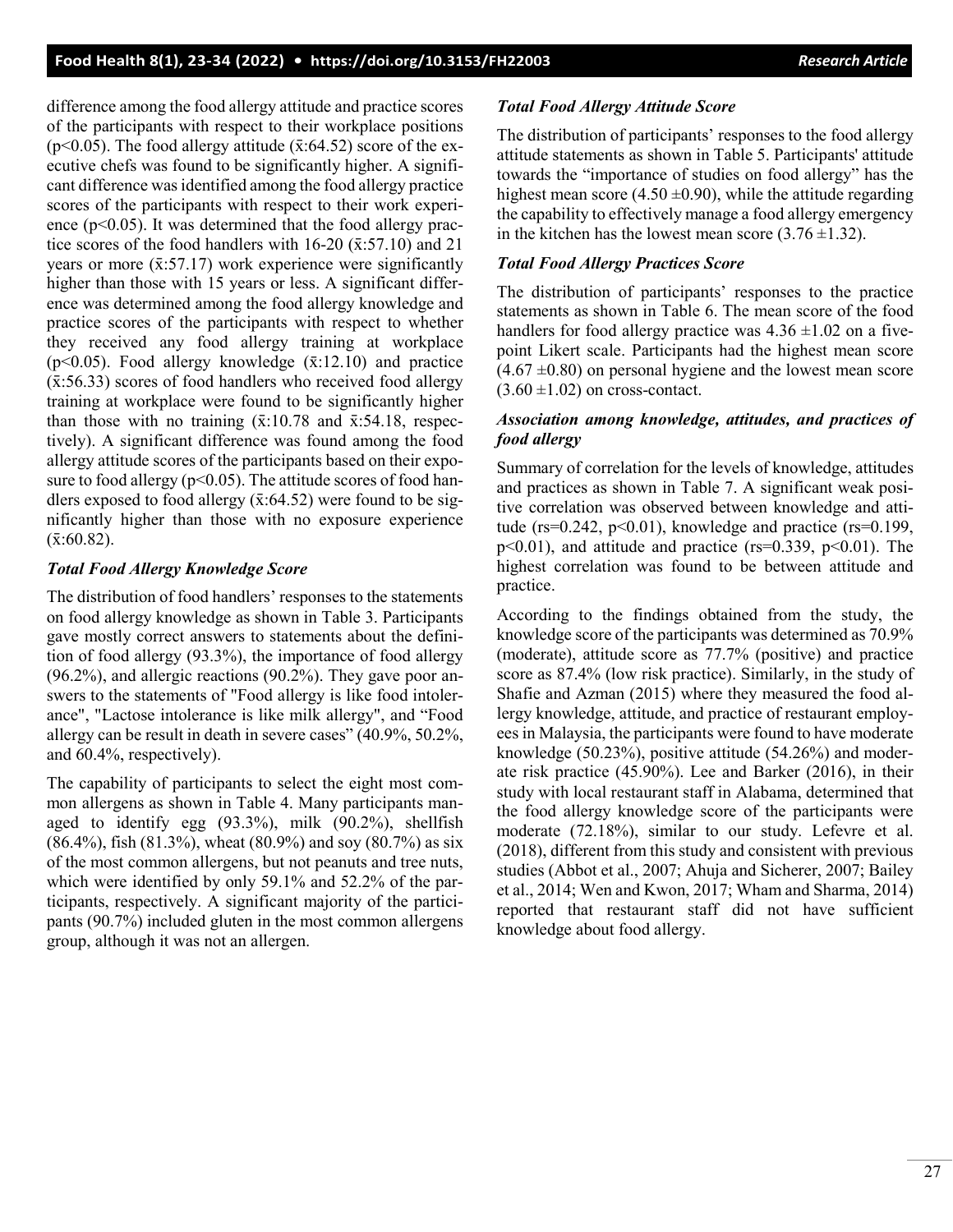| Demographic                                   |                            |            | Knowledge                     |              | <b>Attitude</b>                |              | Practice                      |       |
|-----------------------------------------------|----------------------------|------------|-------------------------------|--------------|--------------------------------|--------------|-------------------------------|-------|
| characteristic                                |                            | n(%)       | $Mean \pm SD$                 |              | $Mean \pm SD$                  |              | $Mean \pm SD$                 |       |
|                                               | <b>Items</b>               | 450 (100)  | $11.89 \pm 2.22$ (0-17)       | $\mathbf{p}$ | $61.11 \pm 11.20$ (15-75)      | $\mathbf{p}$ | $55.60 \pm 5.28$ (13-65)      | p     |
|                                               | Antalya                    | 200(44.4)  | $12.15 \pm 2.48$              |              | $58.54 \pm 12.81^b$            |              | $56.54 \pm 4.86$              |       |
| <b>Cities</b>                                 | İstanbul                   | 150(33.3)  | $12.19 \pm 1.96$              | 0.061        | $64.13 \pm 8.22^a$             | 0.050        | $56.08 \pm 5.76$              | 0.055 |
|                                               | Ankara                     | 100(22.3)  | $10.89 \pm 1.71$              |              | $62.19 \pm 10.49^a$            |              | $53.04 \pm 7.83$              |       |
|                                               | Male                       | 323 (71.8) | $11.93 \pm 2.24$              | 0.731        | $60.49 \pm 11.11$              | 0.405        | $55.11 \pm 5.82$              | 0.420 |
| Gender                                        | Female                     | 127(28.2)  | $11.86 \pm 2.21$              |              | $60.98 \pm 11.47$              |              | $55.80 \pm 6.67$              |       |
|                                               | $\leq$ 24                  | 57(12.7)   | $11.12 \pm 2.34^b$            |              | $56.23 \pm 12.84^b$            |              | $55.44 \pm 6.25$              |       |
|                                               | 25-34                      | 208 (46.2) | $12.01 \pm 2.24$ <sup>a</sup> |              | $60.95 \pm 11.04^a$            |              | $55.07 \pm 6.22$              | 0.300 |
| Age                                           | 35-44                      | 139(30.9)  | $12.00 \pm 2.05^{\text{a}}$   | 0.012        | $62.05 \pm 10.49^{\rm a}$      | 0.010        | $56.38 \pm 5.84$              |       |
|                                               | $\geq45$                   | 46(10.2)   | $12.28 \pm 2.29^a$            |              | $62.19 \pm 10.46^a$            |              | $55.77 \pm 5.80$              |       |
|                                               | Primary school             | 78 (17.3)  | $10.88 \pm 1.61^b$            |              | $59.50 \pm 11.79$              |              | $55.00 \pm 6.71$              | 0.089 |
| <b>Education</b>                              | Secondary school           | 95(21.1)   | $11.42 \pm 1.92^{\text{a}}$   | 0.002        | $61.71 \pm 10.77$              | 0.528        | $56.32 \pm 5.06$              |       |
| Level                                         | High school                | 198 (44)   | $11.77 \pm 2.30^{\text{a}}$   |              | $60.48 \pm 12.11$              |              | $55.19 \pm 6.17$              |       |
|                                               | Undergraduate/postgraduate | 79 (17.6)  | $12.26 \pm 2.18^a$            |              | $62.12 \pm 7.51$               |              | $56.33 \pm 5.91$              |       |
|                                               | <b>Executive Chef</b>      | 19(4.2)    | $12.16 \pm 1.81$              |              | $64.52 \pm 6.42^a$             |              | $57.28 \pm 5.73$ <sup>a</sup> |       |
|                                               | <b>Assistant Chef</b>      | 25(5.6)    | $12.10 \pm 2.15$              |              | $61.01 \pm 8.33^b$             |              | $56.04 \pm 6.21^a$            | 0.034 |
|                                               | Section chef               | 130 (28.9) | $11.91 \pm 2.25$              | 0.098        | $61.65 \pm 10.74$ <sup>b</sup> |              | $55.99 \pm 5.73^{\text{a}}$   |       |
| <b>Position</b>                               | Chef                       | 174(38.7)  | $11.42 \pm 1.92$              |              | $60.43 \pm 11.85^b$            | 0.010        | $55.68 \pm 8.60^a$            |       |
|                                               | Comi                       | 89 (19.7)  | $11.36 \pm 2.40$              |              | $57.90 \pm 14.23$ <sup>c</sup> |              | $54.20 \pm 5.33^b$            |       |
|                                               | Steward                    | 13(2.9)    | $10.84 \pm 2.08$              |              | $57.77 \pm 14.12$ <sup>c</sup> |              | $54.18 \pm 5.59^b$            |       |
|                                               | 1-5 years                  | 84 (18.7)  | $11.40 \pm 2.45$              |              | $59.00 \pm 12.79$              |              | $53.76 \pm 6.39$ <sup>c</sup> |       |
|                                               | $6-10$ years               | 164(36.4)  | $11.95 \pm 1.99$              |              | $61.09 \pm 10.87$              |              | $55.78 \pm 5.61^{\rm b}$      |       |
| Work                                          | $11-15$ years              | 93 (20.7)  | $12.06 \pm 2.21$              | 0.121        | $61.21 \pm 10.47$              | 0.563        | $55.19 \pm 6.30^b$            | 0.002 |
| experience                                    | $16-20$ years              | 63(14)     | $12.19 \pm 2.27$              |              | $61.77 \pm 10.22$              |              | $57.10 \pm 6.51^a$            |       |
|                                               | $\geq$ 21 years            | 46(10.2)   | $11.52 \pm 2.08$              |              | $59.21 \pm 11.98$              |              | $57.17 \pm 5.22^{\text{a}}$   |       |
| Received                                      | Yes                        | 272 (60.3) | $12.10 \pm 2.15^a$            |              | $61.42 \pm 8.33$               |              | $56.33 \pm 5.91^a$            |       |
| training on<br>food allergies<br>at workplace | N <sub>o</sub>             | 178 (39.7) | $10.78 \pm 2.48$ <sup>b</sup> | 0.006        | $61.01 \pm 8.94$               | 0.478        | $54.18 \pm 6.21^b$            | 0.017 |
| <b>Exposed to a</b>                           | Yes                        | 102(22.7)  | $11.64 \pm 2.21$              |              | $64.52 \pm 6.42^a$             |              | $55.88 \pm 6.16$              |       |
| food allergy                                  | No                         | 348 (77.3) | $11.95 \pm 2.22$              | 0.138        | $60.82 \pm 11.70$ <sup>b</sup> | 0.023        | $55.52 \pm 6.06$              | 0.303 |

**Table 2:** The mean scores for knowledge, attitude and practice by demographic characteristics

Table 3: Food allergen knowledge (n = 450)

| <b>Ouestions</b>                                                                                                          | <b>Correct answers</b> |      |
|---------------------------------------------------------------------------------------------------------------------------|------------------------|------|
|                                                                                                                           | Frequency              | (%)  |
| A food allergy is an abnormal response of the immune system to an ordinarily harmless food or ingredient in a food.       | 420                    | 93.3 |
| Food allergies can adversely affect human health and may pose have serious consequences for some people.                  | 433                    | 96.2 |
| Food allergens are usually proteins.                                                                                      | 344                    | 76.4 |
| All steps from field to guest should be under control to avoid allergen cross-contact in foods                            | 409                    | 90.9 |
| Food allergy can be serious but is not common                                                                             | 356                    | 79.1 |
| Food allergy is similar to food intolerance*                                                                              | 184                    | 40.9 |
| Food-allergic reactions occur within from 2 min to 12 hours                                                               | 272                    | 60.4 |
| Spices are one of the most allergenic foods*                                                                              | 179                    | 39.8 |
| Individuals with food allergies can safely consume the foods that cause the allergies if only a small amount is consumed* | 286                    | 63.6 |
| Cow milk is the most important and common allergic food for children.                                                     | 330                    | 73.3 |
| Fish and seafood are allergic food for both adults and children.                                                          | 322                    | 71.6 |
| Allergic reactions can be seen at the contact points of the food, such as lips or tongue, as well as throughout the body. | 406                    | 90.2 |
| Lactose intolerance is similar to milk allergy*                                                                           | 226                    | 50.2 |
| Food allergy can be result in death in severe cases.                                                                      | 272                    | 60.4 |
| Cross-contact happens when one food meets another food and their proteins mix.                                            | 357                    | 79.3 |
| People with allergies come from families in which allergies are common.                                                   | 351                    | 78.0 |
| High-temperature cooking such as roasting, baking and deep-frying can destroy food allergen                               | 279                    | 62.0 |
| *Statements are incorrect knowledge                                                                                       |                        |      |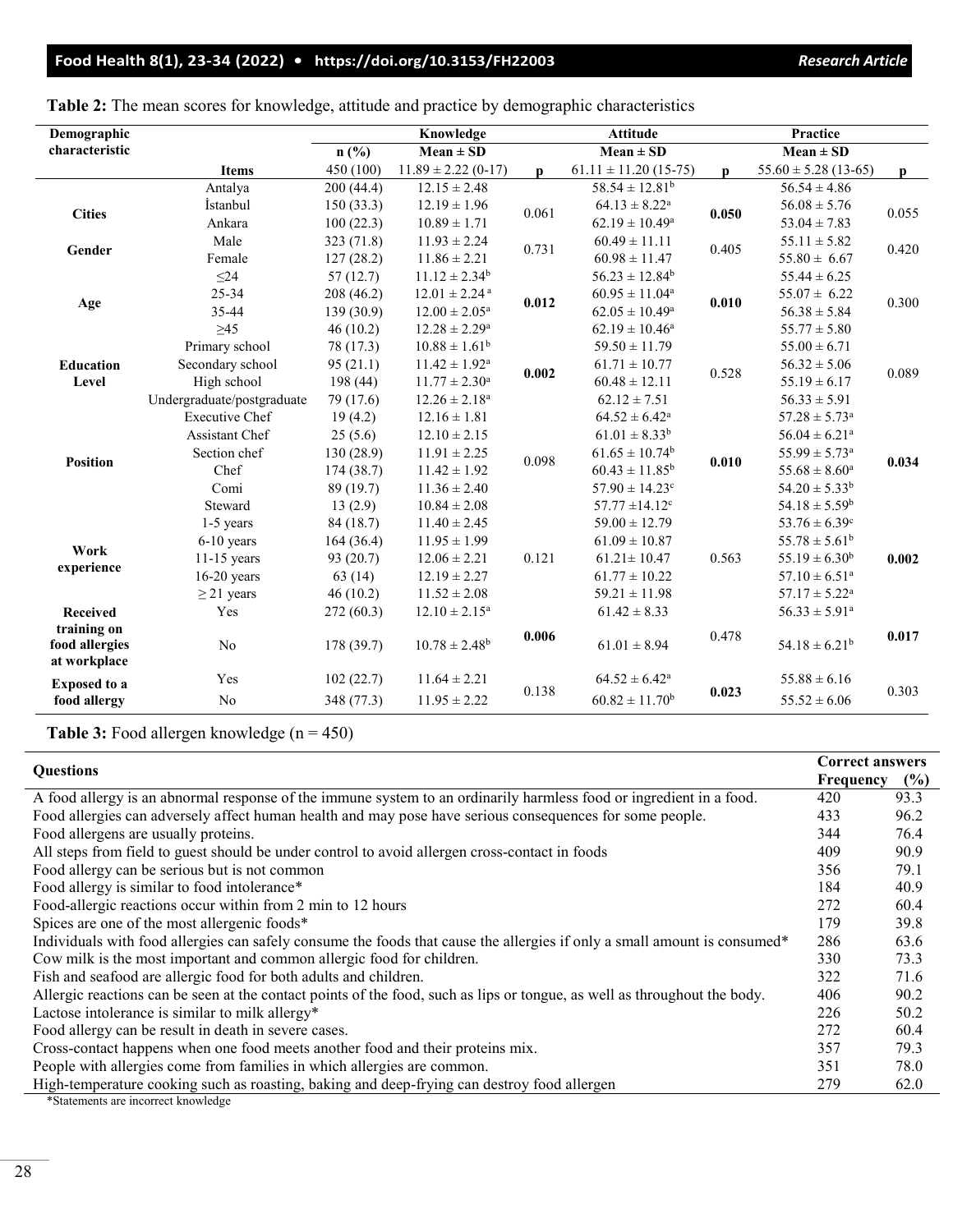**Table 4:** The capability of participants to select the eight most common allergens

| Eight most common allergens | <b>Frequency</b> | $\left( \frac{9}{6} \right)$ |
|-----------------------------|------------------|------------------------------|
| Peanuts*                    | 266              | 59.1                         |
| Milk <sup>*</sup>           | 406              | 90.2                         |
| Tomato                      | 196              | 43.6                         |
| $Soy^*$                     | 363              | 80.7                         |
| Fruits                      | 173              | 38.4                         |
| Fish*                       | 366              | 81.3                         |
| Shellfish*                  | 389              | 86.4                         |
| Gluten                      | 408              | 90.7                         |
| Monosodium glutamate        | 227              | 50.4                         |
| Sesame seed                 | 362              | 80.4                         |
| $Egg^*$                     | 420              | 93.3                         |
| Wheat*                      | 364              | 80.9                         |
| Tree nuts <sup>*</sup>      | 235              | 52.2                         |

\*Most common allergens

#### **Table 5:** Mean scores of items in attitude towards food allergy (n=450)

| <b>Attitude Statements</b>                                                                                                                                       | n(%)     |             |           |               |            |                 |
|------------------------------------------------------------------------------------------------------------------------------------------------------------------|----------|-------------|-----------|---------------|------------|-----------------|
|                                                                                                                                                                  |          | $\mathbf D$ | N         | A             | <b>SA</b>  | $Mean \pm SD$   |
| Food allergy is an important part of my job                                                                                                                      | 47(10.4) | 19(4.2)     | 17(3.8)   | 107(23.8)     | 260 (57.8) | $4.14 \pm 1.30$ |
| I believe I will prevent food allergy if employees are careful with food<br>allergens                                                                            | 32(7.1)  | 26(5.8)     | 25(2.6)   | 107(23.8)     | 260(60.8)  | $4.19 \pm 1.21$ |
| I am willing to attend food allergy training courses/workshops to learn<br>more about food allergies                                                             | 34(7.6)  | 21(4.7)     | 32(7.1)   | 134(29.8)     | 229(50.9)  | $4.11 \pm 1.19$ |
| I do not think that enough information is given about food allergy in<br>the programs related to the field (gastronomy, cooking etc.)**                          | 31(6.9)  | 33(7.3)     | 52(11.6)  | 152(33.8)     | 182(40.4)  | $3.93 \pm 1.19$ |
| I think individuals involved in food preparation should be more<br>knowledgeable about food allergies                                                            | 17(3.8)  | 24(5.3)     | 27(6)     | 134 (29.8)    | 248 (55.1) | $4.27 \pm 1.04$ |
| I think the dishes made in the kitchen are reliable in terms of food al-<br>lergies                                                                              | 25(5.6)  | 38(8.4)     | 37(8.2)   | 155<br>(34.4) | 195(43.3)  | $4.01 \pm 1.16$ |
| I do not believe I can effectively handle a food allergy emergency situ-<br>ation at my workplace**                                                              | 45(10)   | 44 (9.8)    | 56 (12.4) | 133 (29.6)    | 172 (38.2) | $3.76 \pm 1.32$ |
| I think the manager in my workplace should educate me about food al-<br>lergies and allergen handling                                                            | 18(4)    | 23(5.1)     | 31(6.9)   | 158(35.1)     | 220(48.9)  | $4.19 \pm 1.04$ |
| I think, when allergic products are used in foods, the explanation about<br>these allergens should be stated on the food label                                   | 19(4.2)  | 14(3.1)     | 33(7.3)   | 143 (31.8)    | 241 (53.5) | $4.27 \pm 1.02$ |
| I believe that food allergy will benefit both my work and my personal<br>life                                                                                    | 21(4.7)  | 14(3.1)     | 31(6.9)   | 122(27.1)     | 262(58.2)  | $4.31 \pm 1.04$ |
| I believe that the disclosure of accurate allergen information to custo-<br>mers with a food allergy will decrease the likelihood of a food allergic<br>reaction | 23(5.1)  | 14(3.1)     | 30(6.7)   | 143(31.8)     | 240(53.3)  | $4.25 \pm 1.06$ |
| I believe that knowledge about food allergies would make me more<br>confident about handling food at my workplace                                                | 16(3.6)  | 19(4.2)     | 19(4.2)   | 138(30.7)     | 258(57.3)  | $4.34 \pm 0.99$ |
| I believe appropriate precautions can be taken to avoid cross-contact<br>between foods at my workplace                                                           | 11(2.4)  | 22(4.9)     | 35(7.8)   | 128(28.4)     | 254(56.4)  | $4.31 \pm 0.90$ |
| It is important to me that accurate information about food ingredients<br>is provided to customers with a food allergy                                           | 207(46)  | 130 (28.9)  | 56 (12.4) | 22(4.9)       | 35(7.8)    | $3.96 \pm 1.19$ |
| I think studies on food allergy have an important place in order to en-<br>sure food safety                                                                      | 11(2.4)  | 13(2.9)     | 24(5.3)   | 93 (20.7)     | 309(68.7)  | $4.50 \pm 0.90$ |

Scale for statements: SD= Strongly Disagree; D= Disagree; N= Neutral; A= Agree; SA= Strongly Agree

\*SD; standard deviation

\*\* Item was reversely coded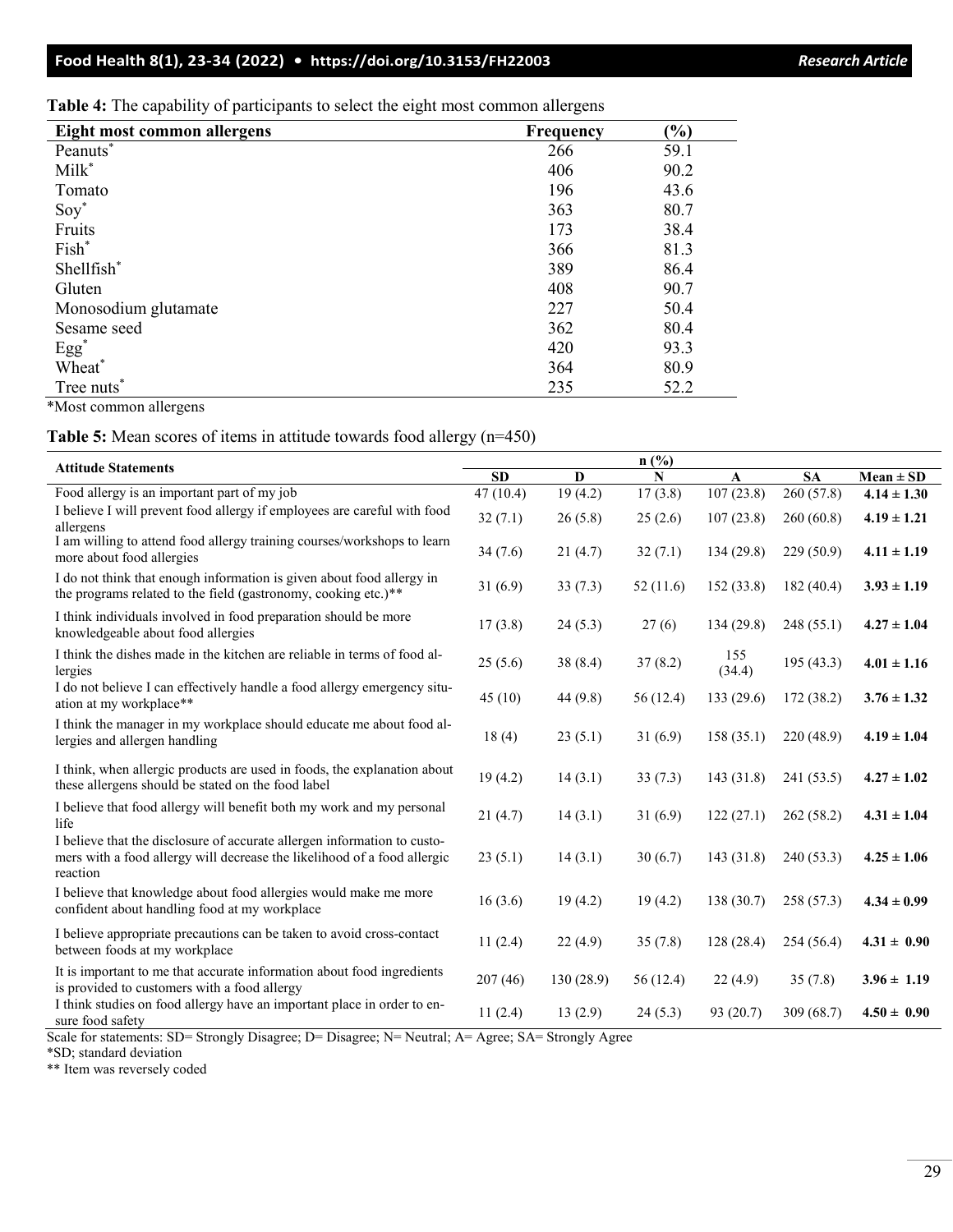| <b>Table 6:</b> Mean scores of items in practice towards food allergy $(1:$ Never to 5: Always) $(n = 450)$ |  |  |  |  |
|-------------------------------------------------------------------------------------------------------------|--|--|--|--|
|-------------------------------------------------------------------------------------------------------------|--|--|--|--|

|                                                                                                                                                  |              |          |                  | $n$ (%)        |               |                 |
|--------------------------------------------------------------------------------------------------------------------------------------------------|--------------|----------|------------------|----------------|---------------|-----------------|
| Practice Statements ( $\alpha = 0.81$ )                                                                                                          | <b>Never</b> | Rarely   | <b>Sometimes</b> | <b>Usually</b> | <b>Always</b> | $Mean \pm SD$   |
| I wash my hands thoroughly with soap and water and<br>wear a fresh pair of gloves before preparing an allergen-<br>free meal.                    | 12(2.7)      | 2(0.4)   | 24(5.3)          | 69(15.3)       | 343 (76.1)    | $4.62 \pm 0.83$ |
| I wear clean uniforms in food preparation.                                                                                                       | 22(4.9)      | 9(2.0)   | 12(2.7)          | 76 (16.9)      | 331 (73.8)    | $4.52 \pm 1.05$ |
| I use cap or bone when preparing food.                                                                                                           | 9(2.0)       | 11(2.4)  | 9(2)             | 61(13.5)       | 360 (79.8)    | $4.67 \pm 0.80$ |
| I store allergen-free foods and allergen foods in the same<br>places. *                                                                          | 225(50)      | 60(13.4) | 25(5.5)          | 41 $(9.1)$     | 99 (22)       | $3.60 \pm 1.07$ |
| If a mistake is made when preparing a meal for a food<br>allergic customer, I remake the food.                                                   | 17(3.8)      | 11(2.4)  | 19(4.2)          | 109(24.2)      | 294 (65.2)    | $4.44 \pm 0.96$ |
| When preparing fried food for patrons with a food al-<br>lergy, I make sure that I change the oil in the deep fryer<br>to prevent cross contact. | 28(6.2)      | 17(3.8)  | 13(3.1)          | 108(23.9)      | 284(63)       | $4.32 \pm 1.12$ |
| I clean all the utensils before preparing food to prevent<br>cross-contact.                                                                      | 6(1.3)       | 20(4.3)  | 16(4)            | 103(22.8)      | 305(67.6)     | $4.51 \pm 0.85$ |
| I use separate equipment (tongs, ladles) for handling al-<br>lergen-containing foods.                                                            | 31(6.9)      | 52(11.5) | 26(5.8)          | 93 (20.6)      | 248 (55.2)    | $4.05 \pm 1.30$ |
| I use clean and sanitized equipment and utensils at my<br>workplace to prevent cross-contact between allergens.                                  | 22(4.9)      | 15(3.30) | 18(4)            | 113(25.1)      | 282 (62.5)    | $4.37 \pm 1.05$ |
| I prepare allergen-free foods to prevent cross-contact.                                                                                          | 43 $(9.5)$   | 16(3.5)  | 18(4)            | 105(23.3)      | 268(59.4)     | $4.19 \pm 1.26$ |
| When preparing the eight most common food allergens, I<br>pay more attention to food processing practices.                                       | 37(8.2)      | 54(12)   | 27(6)            | 104(23.1)      | 228(50.6)     | $3.96 \pm 1.33$ |
| I check the ingredients and read the contents before us-<br>ing the packaged foods.                                                              | 15(3.3)      | 12(2.7)  | 20(4.4)          | 93 (20.6)      | 311(69)       | $4.49 \pm 0.94$ |
| If one of my customers has a food allergy, I check again<br>to make sure that the food is prepared safely and does<br>not contain allergens.     | 26(5.8)      | 20(4.4)  | 19(4.2)          | 105(23.3)      | 280(62.1)     | $4.31 \pm 1.12$ |

\* Item was reversely coded

| Table 7: Correlation among knowledge, attitudes, and practices of participants (n=450) |  |  |  |  |  |
|----------------------------------------------------------------------------------------|--|--|--|--|--|
|----------------------------------------------------------------------------------------|--|--|--|--|--|

|                 |   | Knowledge | <b>Attitude</b> | Practice |  |
|-----------------|---|-----------|-----------------|----------|--|
| Knowledge       | R | 1.000     |                 |          |  |
|                 | р | 0.000     |                 |          |  |
| <b>Attitude</b> | R | $0.242**$ | 1.000           |          |  |
|                 | р | 0.000     | 0.000           |          |  |
| <b>Practice</b> | R | $0.199**$ | $0.339**$       | 1.000    |  |
|                 | D | 0.000     | 0.000           | 0.000    |  |

 $*<0.05$ ; \*\* $<0.01$ 

In our study, the participants were able to define egg (93.3%), milk (90.2%), shellfish (86.4%), fish (81.3%), wheat (80.9%) and soy (80.7%) as the most common allergens at high percentages. As different results, in the studies of Tatlı and Akoğlu (2020) and Sogut et al. (2015), which were conducted with restaurant staff in Turkey, it was reported that most participants were not able to identify the eight most common allergenic foods. Choi and Rajagopal (2013) reported that participants working in a university foodservice operation were knowledgeable about food allergy; however, most of them lacked knowledge about top eight food allergens from a particular allergen list.

In similar studies conducted on food allergy, areas that need improvement are like those in previous studies. One of them is the finding that the participants lacked a sufficient level of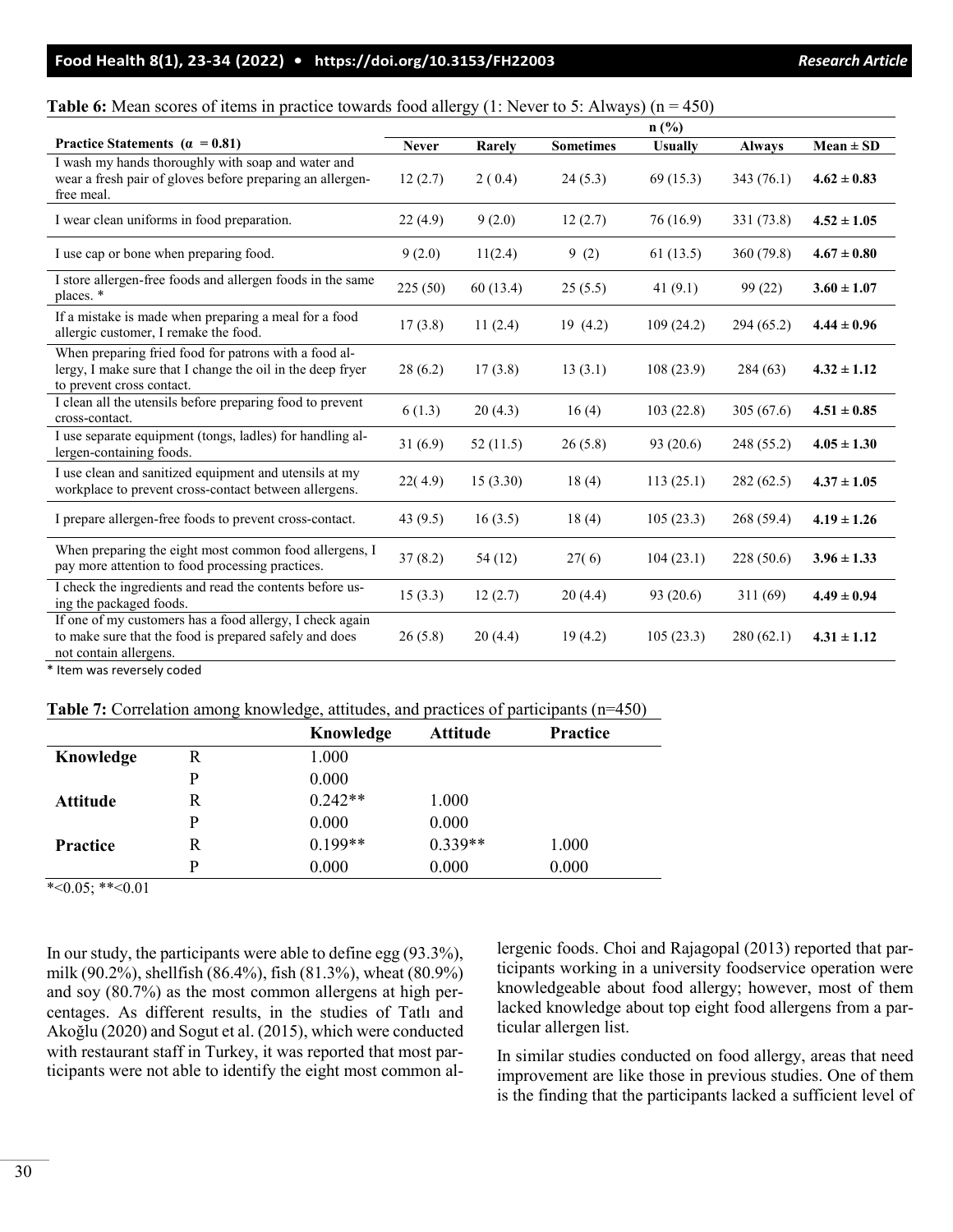knowledge and practice on the difference between food allergy and food intolerance. Nonallergic food reactions, such as food intolerance, are commonly mistaken as food allergies (Seth et al., 2020). Features related to the ingredients of the food, or the enzymatic functions of the digestive system play a role in food intolerance. Food allergies affect the immune system, yet food intolerance affects the digestive system. While food intolerance is not life-threatening, food allergy can lead to death (FARE, 2020). Participants' poor rate of correct answers about the differences between food allergy and intolerance showed that they had insufficient knowledge on this subject. One of the most remarkable findings is that the vast majority of participants (90.7%) included gluten in the most common allergen group, although it was not an allergen. This is another result supporting that the difference between food allergy and intolerance is not fully comprehended. Similarly, Kwon and Lee (2012) and Lee and Sozen (2018) found that employees lacked knowledge about the difference between food allergy and food intolerance. Another striking result is that almost half of the participants did not know that food allergy is a fatal reaction. In contrast, Dupuis et al. (2016) showed that nearly all restaurant staff participating in their study knew that food allergy is a fatal reaction. This result indicated that food handlers should definitely be made aware of this situation, which has such serious consequences.

In our study, it was observed that the participants received poor scores in effectively handling food allergy emergencies. Similarly, Madsen et al. (2010) indicated that food handlers without sufficient knowledge on food allergies were more likely to inappropriately handle food allergy emergencies or address the needs of allergic customers. Considering that the most serious food allergy reactions and fatalities occur among adults (Bock et. al., 2001), the emergency responds conducted by employees prove to be crucial.

As another aspect that needs to be fixed with the participants, it has been determined that there is a lack of knowledge and practice regarding cross-contact. It was determined that the participants received low scores regarding cross-contact in food allergy knowledge and practice statements. Similarly, Kwon et al. (2020) found that participants' food allergy knowledge in general was high (82.3%), but they lacked sufficient knowledge about cross-contact. It is crucial for food handlers to have sufficient knowledge of cross-contact to reduce the risks posed by food allergies. On the other hand, individuals with food allergies should caution service staff about allergy while dining at the restaurant and share responsibility for preventing food allergy cases.

Food allergy knowledge and practice scores of food handlers who received food allergy training at workplace were found to be significantly higher than those with no training. In the study of Bailey et al. (2014), the knowledge level of employees officially with no former training on food allergy increased from 82% to 91% after food allergy training. In addition, the percentage of participants to identify at least three common allergens increased from 9% to 64%. These results reveal the necessity of staff training in order to increase the level of knowledge on food allergy. Since there is still no obligation for food allergy training in Turkey, there is lack of training on the subject as seen in this study. In numerous studies, the significance of increasing food allergy knowledge of food service employees through education is particularly emphasized (Choi and Rajagopal, 2013; Shafie and Azman, 2015). Although it is highlighted that food allergy training should be given within the context of food safety trainings, there are some challenges in the implementation of food allergy training such as cost of training employees, high turnover, time constraints, and indifference of employees towards food allergies (Choi and Rajagopal, 2013).

In the correlation analysis, it was determined that the knowledge, attitude, and practice of the participants were correlated. A positive change in any of the variables leads to a positive change in other variables as well. Accordingly, it can be asserted that if the food handlers had sufficient knowledge about food allergy, this would reflect positively on their attitudes and practices. Therefore, kitchen managers in charge in the hotels should put emphasis on in-service training and raise food allergy awareness among staff. It is anticipated that such efforts may have a positive impact on practices in improving food allergy knowledge and that the higher level of attitude of the staff will also reflect on their practices. In a similar study, Tatlı and Akoğlu (2020) reported that the increase in food allergy knowledge level of restaurant employees will positively affect their attitudes and practices in ensuring food safety. Unlike this study, Ansari-Lari et al. (2010) reported that there is a positive correlation between knowledge-attitude but a negative correlation between knowledgepractice and attitude- practice. Similarly, Clayton et al. (2002), Seaman and Eves (2010) stated that food safety training is not effective on practice and attitude.

#### **Conclusion**

This study provided information on food allergy knowledge, attitudes and practices of the food handlers working in fivestar hotels in Turkey. Examining the participants' mean scores for knowledge, attitudes, and practices, it was found that they had moderate knowledge, positive attitude, and low risk practices. In addition, it was identified that the participants had deficiencies in particular issues such as cross-con-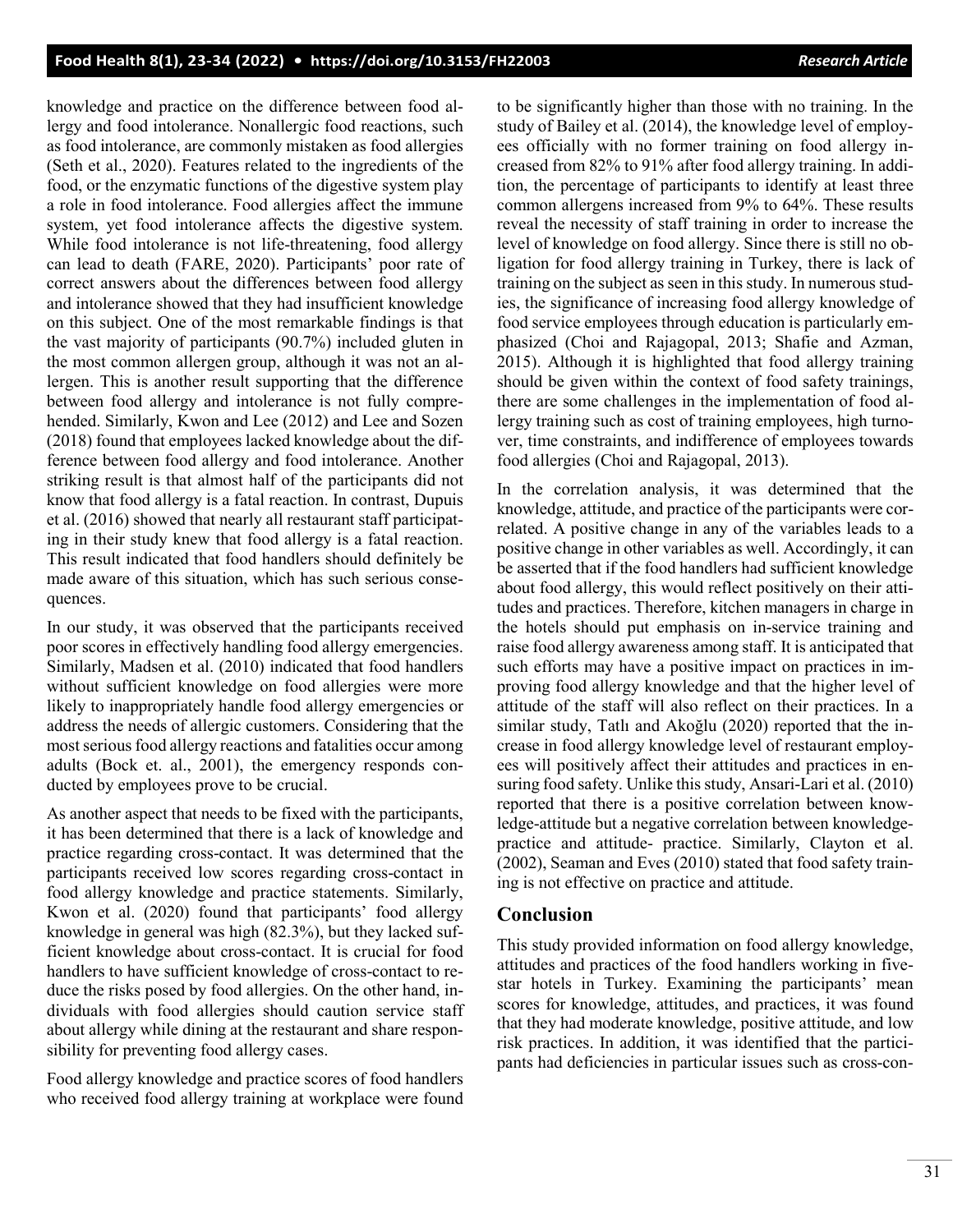tact, effective handling of food allergy emergencies, the distinction between intolerance and allergy, and the consequences of allergic reactions. It was found that more than half of the food handlers received food allergy training and the fact that level of knowledge turned out to be moderate emphasizes the importance of training on food allergy. Results strongly emphasize the need for continuous interventions, training and regulations of food safety to enhance food handlers' knowledge and improve food safety in hotels. Food handlers working in hotels in Turkey attach importance to food allergies; however, necessary measures should be taken for a more effective implementation. Most of the research on food allergy in Turkey has been carried out made in the form of review articles or pediatrics studies. Survey-based studies aimed at measuring the knowledge, attitude and practice of food handlers mostly remained in the background. Therefore, in the future, such studies should be carried out to raise food allergy awareness. The recent increase in allergic diseases should be taken into consideration and due importance should be placed in this regard. It is necessary to draw attention to the fact that food allergies are a growing food safety and public health problem, and their prevalence in our country should be examined, individuals at risk should be identified, and preventive measures should be taken. The involvement of government agencies is also important for the development of educational campaigns for consumers regarding this issue.

#### **Compliance with Ethical Standard**

**Conflict of interests:** The author declares that for this article they have no actual, potential or perceived conflict of interests.

**Ethics committee approval:** "Abant İzzet Baysal University Humanities Ethics Committee in Social Sciences" was received on 24.01.2018 with the document number 2018/21.

#### **Funding disclosure:**

**Acknowledgments:** Authors are thankful for the hotel kitchen staff who participated in this research study. This study was a part of a Master Thesis of Uğur Lokman (Bolu Abant Izzet Baysal University, Department of Gastronomy and Culinary Arts).

**Disclosure:** Our study has some limitations. First, a declarative questionnaire was used in this study and no real-time monitoring or observation was conducted. Second, the study was confined only to 3 cities only, and more precise results can be obtained with multi-center and concurrent studies.

#### **References**

**Abbot, J.M., Bryd-Bredbenner, C., Grasso, D. (2007).** Know before you serve: Developing a food-allergy fact sheet. *Cornell Hotel and Restaurant Administration Quarterly,* 48, 274-283.

<https://doi.org/10.1177/0010880407302779>

**Ahuja, R., Sicherer, S.H. (2007).** Food allergy management from the perspective of restaurant and food establishment personnel. *Annals of Allergy, Asthma and Immunology,* 98, 344-348.

[https://doi.org/10.1016/S1081](https://doi.org/10.1016/S1081-1206(10)60880-0)-1206(10)60880-0

**Ansari-Lari, M., Soodbakhsh, S., Lakzadeh, L. (2010).** Knowledge, attitudes and practices of workers on food hygienic practices in meat processing plants in Fars, Iran. *Food Control,* 21, 260-263.

<https://doi.org/10.1016/j.foodcont.2009.06.003>

**Bailey, S., Kindratt, T.B., Smith, H., Readingi, D. (2014).** Food allergy training event for restaurant staff; a pilot evaluation. *Clinical and Translational Allergy,* 4, 26-29. [https://doi.org/10.1186/2045](https://doi.org/10.1186/2045-7022-4-26)-7022-4-26

**Baser, F., Ture, H., Abubakirova, A., Sanlier, N., Cil, B. (2017).** Structural modeling of the relationship among food safety knowledge, attitude and behavior of hotel staff in Turkey. *Food Control,* 73, 438-444. <https://doi.org/10.1016/j.foodcont.2016.08.032>

**Bock, S.A., Munoz-Furlong, A., Sampson, H.A. (2001).** Fatalities due to anaphylactic reactions to food. *Journal of Allergy and Clinical Immunology,* 107, 191-193. <http://dx.doi.org/10.1067/mai.2001.112031>

**Boyce, J.I. (2012).** Food allergies in developing and emerging economies: need for comprehensive data on prevalence rates. *Clinical and Translational Allergy,* 2(1), 25. [http://dx.doi.org/10.1186/2045](http://dx.doi.org/10.1186/2045-7022-2-25)-7022-2-25

**Choi, J.H., Rajagopal, L. (2013).** Food allergy knowledge, attitudes, practices and training of foodservice workers at a university foodservice operation in the Midwestern United States. *Food Control,* 31(2), 474-481. <http://dx.doi.org/10.1016/j.foodcont.2012.10.023>

**Clayton, D.A., Griffith, C.J., Price, P., Peters, A.C. (2002).** Food handlers beliefs and self-reported practices. *International Journal of Environmental Health Research,* 12(1), 25- 39.

<https://doi.org/10.1080/09603120120110031>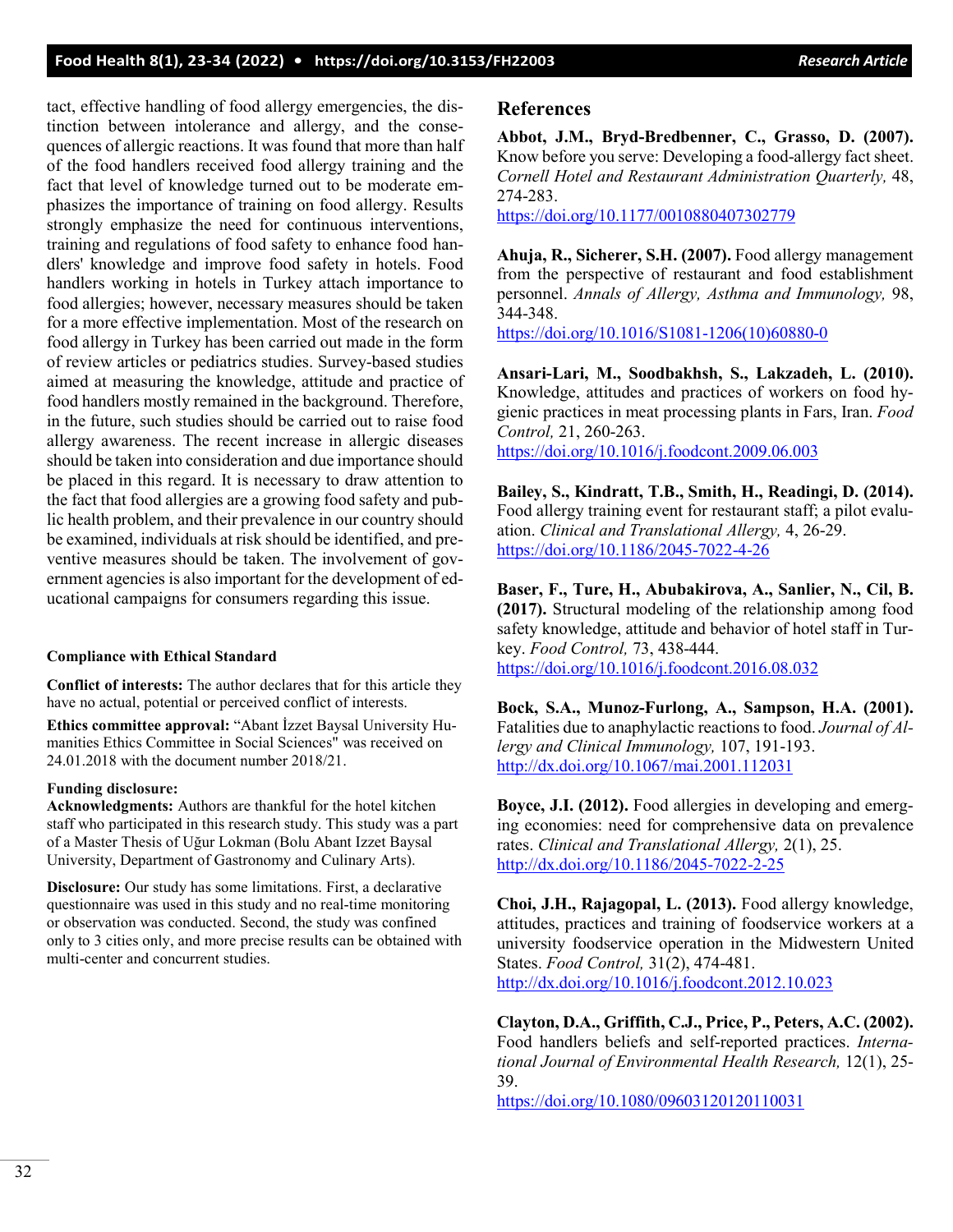**Common, L.A., Corrigan, C.J., Smith, H., Bailey, S., Harris, S., Holloway, J.A. (2013).** How safe is yourcurry? Food allergy awareness of restaurant staff. *Journal of Allergy and Therapy,* 4, 4. [https://doi.org/10.4172/2155](https://doi.org/10.4172/2155-6121.1000140)-6121.1000140

**Dupuis, R., Meisel, Z., Grande, D., Strupp, E., Kounaves, S., Graves, A., Frasso, R., Cannuscio, C.C. (2016).** Food allergy management among restaurant workers in a large US city. *Food Control,* 63, 147-157. <https://doi.org/10.1016/j.foodcont.2015.11.026>

**FARE (2020).** Facts and statistics, available at: [www.foodal](http://www.foodallergy.org/facts-and-stats)[lergy.org/facts](http://www.foodallergy.org/facts-and-stats)-and-stats (accessed 20 January 2020).

**Gaspar-Marques, J., Carreiro-Martins, P., Papoila, A.L., Caires, I., Pedro, C., Araujo-Matins, J., Virella, D., Rosado-Pinto, J., Leiria-Pinto, P., Neuparth, N. (2014).** Food allergy and anaphylaxis in infants and preschool-age children. *Clinical Pediatrics,* 53, 7. <http://dx.doi.org/10.1177/0009922814527502>

**Güler, N. (2019).** Türkiye'de her 17 çocuktan birinde besin aleriisi görülüyor!, available at: [https://www.milli](https://www.milliyet.com.tr/pembenar/turkiye-de-her-17-cocuktan-birinde-besin-alerjisi-goruluyor-2870434)[yet.com.tr/pembenar/turkiye](https://www.milliyet.com.tr/pembenar/turkiye-de-her-17-cocuktan-birinde-besin-alerjisi-goruluyor-2870434)-de-her-17-cocuktan-birinde-besin-alerjisi-[goruluyor](https://www.milliyet.com.tr/pembenar/turkiye-de-her-17-cocuktan-birinde-besin-alerjisi-goruluyor-2870434)-2870434 (accessed 12 Jaunary 2020).

**Kwon, J., Lee, Y.M. (2012).** Exploration of past experiences: attitudes and preventive behaviors of consumers with food allergies about dining out: a focus groupstudy. *Food Protection Trends*, 32*,* 736-746. <http://hdl.handle.net/2097/9791>

**Kwon, J., Lee, Y.M., Wen H. (2020).** Knowledge, attitudes, and behaviors about dining out with food allergies: A crosssectional survey of restaurant customers in the United States. *Food Control,* 107.

<https://doi.org/10.1016/j.foodcont.2019.106776>

**Lee, Y. M., Sozen, E. (2018).** Who knows more about food allergies - restaurant managerial staff or employees? *British Food Journal*, 120(4), 876-890. <https://doi.org/10.1016/j.ijhm.2016.05.004>

**Lee, Y.M., Barker, G.C. (2016).** Comparison of food allergy policies and training between Alabama (AL) and National Restaurant Industry. *Journal of Culinary Science and Technology,* 15(1), 1-16.

<https://doi.org/10.1080/15428052.2016.1185071>

**Lee, Y.M., Sozen, E. (2016).** Food allergy knowledge and training among restaurant employees. *International Journal of Hospitality Management,* 57, 52-59. <https://doi.org/10.1016/j.ijhm.2016.05.004>

**Lefevre, S., Abitan, L., Goetz, C., Frey, M., Ott, M., Blay, F. (2018).** Multicenter survey of restaurant staff's knowledge of food allergy in Eastern France. *Allergy Journal International,* 28, 57-62. [https://doi.org/10.1007/s40629](https://doi.org/10.1007/s40629-018-0062-21-6)-018-0062-21-6

**Lorcu, F. (2015).** Örneklerle veri analizi spss uygulamalı. Ankara: Detay Publishing. ISBN: 9786054940899

**Madsen, C. B., Crevel, R., Chan, C. H., Dubois, A. E. J., Galvin, D. A., Blok, B. M. J. F., et al. (2010).** Food allergy: Stakeholder perspectives on acceptable risk. *Regulatory Toxicology and Pharmacology,* 57(2-3), 256-265. <http://dx.doi.org/10.1016/j.yrtph.2010.03.003>

**Mandabach, K.H., Ellsworth, A., Vanleeuwen, D. M., Blanch, G., Waters, H.L. (2005).** Restaurant managers knowledge of food allergies. *Journal of Culinary Science and Technology*, 4(2-3), 63-77. [http://dx.doi.org/10.1300/J385v04n02\\_05](http://dx.doi.org/10.1300/J385v04n02_05)

**National Institute of Allergy and Infectious Diseases (2019).** Food allergy, available at: [www.niaid.nih.gov/dis](http://www.niaid.nih.gov/diseases-conditions/food-allergy)eases-[conditions/food](http://www.niaid.nih.gov/diseases-conditions/food-allergy)-allergy (accessed 2 June 2019).

**Olivier, C.E. (2013).** Food allergy. *Journal of Allergy and Therapy,* 4, 1-7. [https://doi.org/10.4172/2155](https://doi.org/10.4172/2155-6121.S3-004)-6121.S3-004

**Sampson, H.A. (2004).** Update on Food Allergy. Journal Allergy Clinical Immunology, 113, 805-819. <https://doi.org/10.1016/j.jaci.2004.03.014>

**Sapan, N., Esen, D., Tamay, Z., Akçakaya, N., Güler, N., Yazıcıoğlu, M., Karaman, Ö., Akçay, A., Öneş, U. (2013).** Pediatric allergy and asthma academy, food allergy diagnosis and treatment protocol. *Türk Pediatri Arşivi,* 48(4), 270-274. <https://doi.org/10.4274/tpa.2029>

**Seaman, P., Eves, A. (2010).** Perceptions of hygiene training amongst food handlers, managers and training providers - A qualitative study. *Food Control,* 21, 1037-1041. <https://doi.org/10.1016/j.foodcont.2009.12.024>